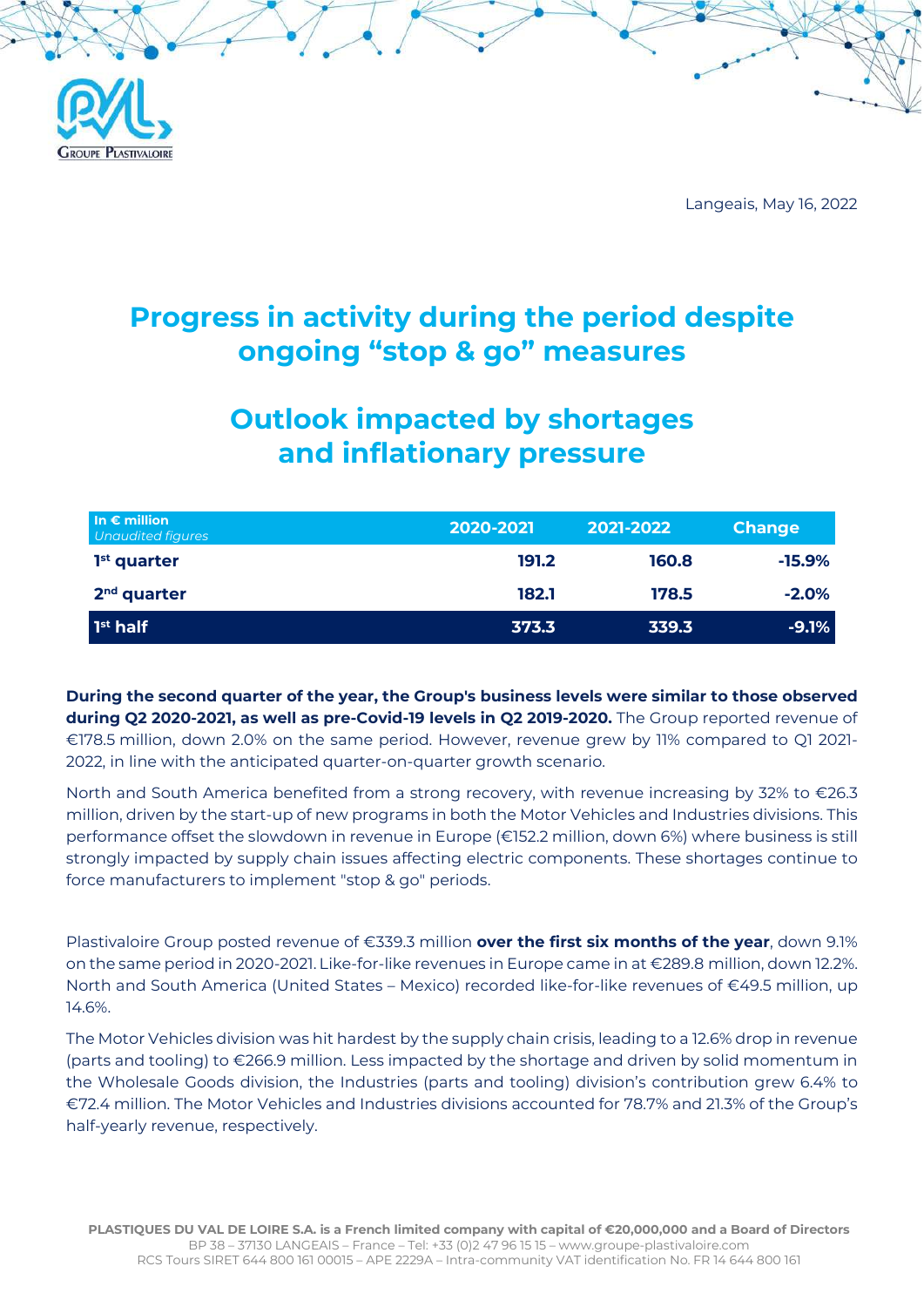

#### Inflationary pressures weigh on first-half margins

Inflationary pressures on raw materials, transport and energy were already noticeable during the first quarter and were even stronger during the second quarter, especially with the emergence of the Ukraine-Russia conflict.

These cost increases, gradually reflected in sales prices, are expected to impact the half-year gross margin by three points, which will thus affect the EBITDA margin for the period.

#### **Outlook**

Disruptions caused by the shortage of electric components and the geopolitical context are ongoing. In April, they led to a further downward revision of over 4% in 2022 international motor vehicle production projections compared to the start of the year (source: S&P Global Mobility, formerly IHS Markit).

However, thanks to its positioning on high-potential programs and its geographical diversification, the Group maintains its forecast of a return to growth during the second half of the year, with seasonal trends reversed compared to 2020-2021.

The Group is focusing on raising its margins compared to the first half of the year and preserving its cash flow. Plastivaloire is continuing to closely manage its costs, while constantly adapting its production capacity to meet demand. Investments will remain moderate, similar to the last financial year. The 10% EBITDA target will certainly not be achieved this year, however all of the actions being taken will allow the Group to be well positioned once the market recovers.

#### Next publication: 2021-2022 half-yearly results on June 22, 2022, after close of trading

### If you would like to receive financial information about Plastivaloire Group by e-mail, go to: www.actusnews.com

#### About Plastivaloire Group:

Plastivaloire Group ranks amongst the very top European manufacturers of complex plastic parts used in retail consumer products.

Using innovative solutions, it designs and manufactures these high-tech plastic parts and handles their mass production for the motor vehicle and industries sectors.

Plastivaloire Group has more than 6,200 employees and 31 production sites in France, Germany, the United States, Poland, Spain, Romania, Turkey, Tunisia, England, Portugal, the Czech Republic, Slovakia and Mexico.

Number of shares: 22,125,600 – Euronext Paris, Segment B – ISIN: FR0013252186 - PVL Reuters: PLVP.PA – Bloomberg: PVL.FP